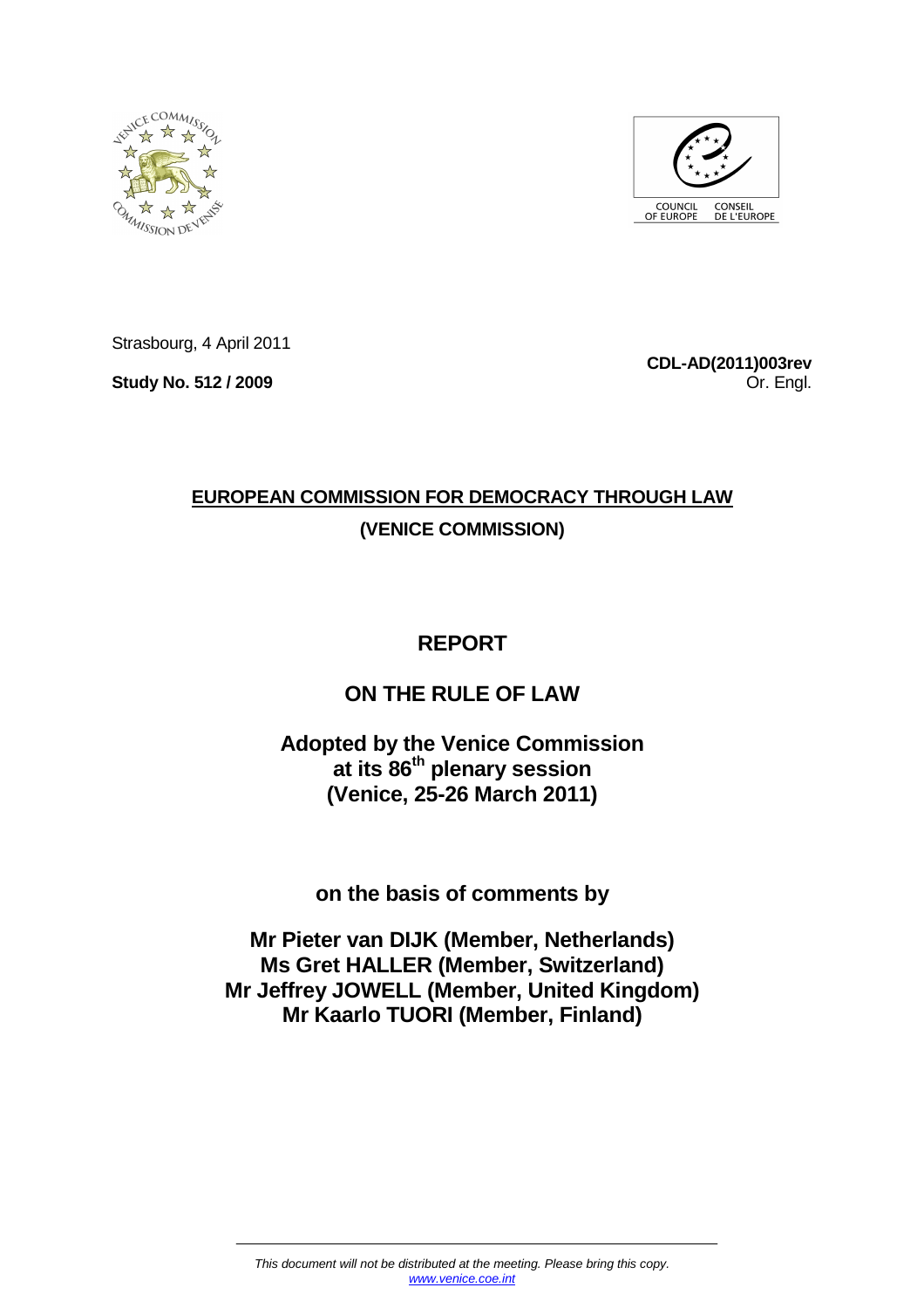# **Table of contents**

| III. |  |
|------|--|
|      |  |
|      |  |
|      |  |
|      |  |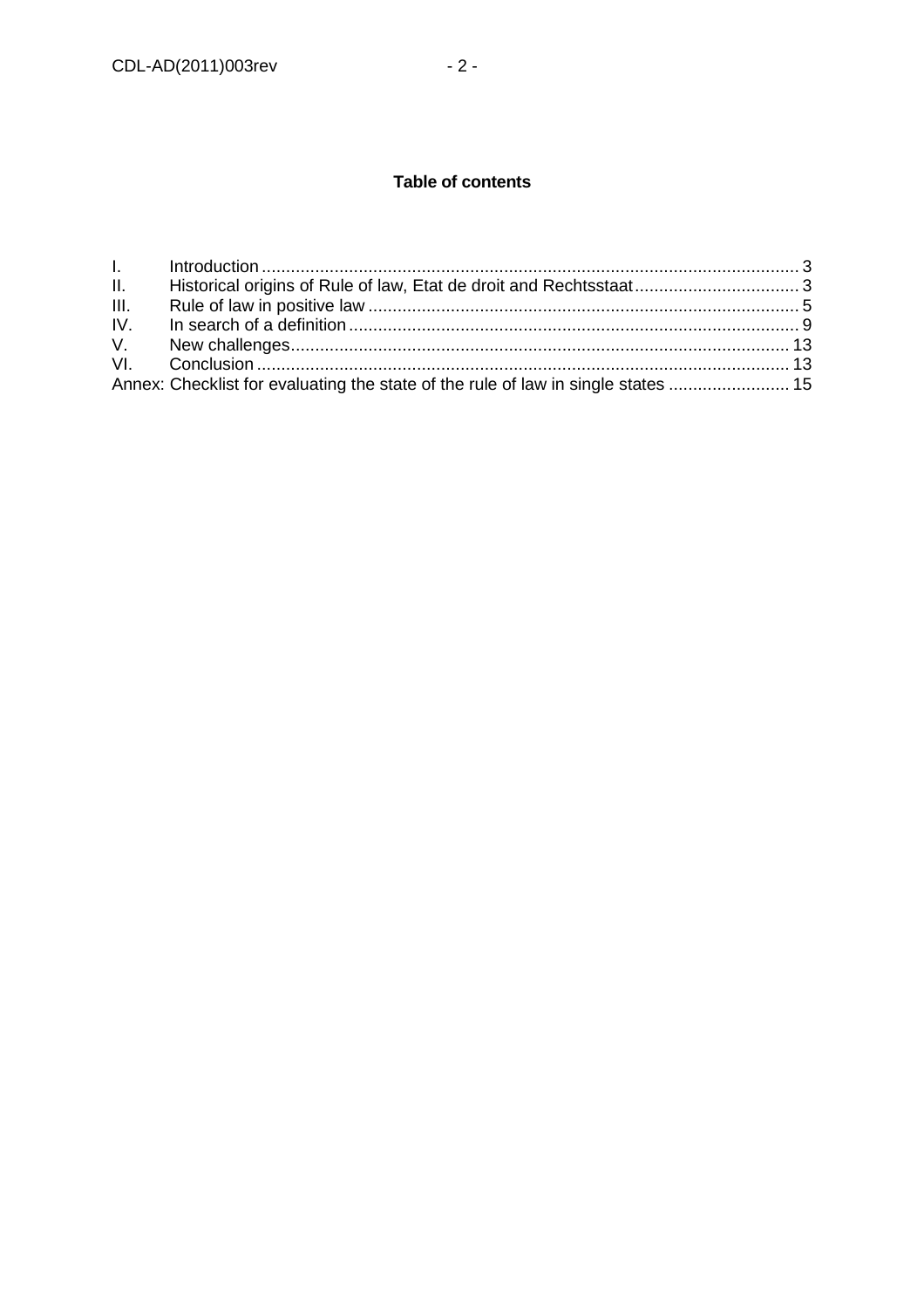#### **I. Introduction**

1. The concept of the "Rule of Law", along with democracy and human rights, $1$  makes up the three pillars of the Council of Europe and is endorsed in the Preamble to the European Convention on Human Rights.

2. It is also enshrined in a number of international human rights instruments and other standard-setting documents.

3. The present study takes as a background Resolution 1594 (2007) of the Parliamentary Assembly of the Council of Europe on "The principle of the rule of law" (see in particular par. 6.2 which refers to the Venice Commission). Its purpose is to identify a consensual definition of the rule of law which may help international organisations and both domestic and international courts in interpreting and applying this fundamental value. This definition should therefore be of a nature that allows of practical application.

4. Although the terminology is similar, it is important to note at the outset that the notion of "Rule of law" is not always synonymous with that of "Rechtsstaat", "Estado de Direito" or "Etat de droit" (or the term employed by the Council of Europe: "prééminence du droit"). Nor is it synonymous with the Russian notion of "Rule of the laws/of the statutes", (verkhovenstvo zakona), nor with the term "pravovoe gosudarstvo ("law governed state"). $^2$ 

5. This report aims to reconcile the above notions, and especially the notions of "Rule of Law", "Rechtsstaat" and "Etat de droit".<sup>3</sup>

6. The present report was adopted by the Venice Commission at its  $86<sup>th</sup>$  plenary session (25-26 March 2011).

#### **II. Historical origins of Rule of law, Etat de droit and Rechtsstaat**

7. The qualities embodied in the notion of rule of law have been propounded for centuries and go back to antiquity. Plato said that "Where the law is subject to some other authority and has none of its own, the collapse of state, in my view, is not far off, but if the law is the master of government and the government its slave, then the situation is full of promise and men enjoy all the blessings all the gods shower on a state". $4$  The modern concept of the rule of law was brought to attention in particular by the British constitutional lawyer Professor A.V. Dicey in his Introduction to the Study of the Law of the Constitution (1885).<sup>5</sup>

8. Dicey believed that there were two principles which were inherent in the non-codified British constitution. The first, and primary principle, was the "sovereignty or supremacy of Parliament" (thus endorsing the notion of representative government as the main feature of a democratic state). The second principle, which tempered the first (but in the UK context could not override it) was the rule of law.

<sup>1</sup> Statute of the Council of Europe (ETS No. 001), in particular its Preamble and Article 3.

<sup>&</sup>lt;sup>2</sup> Hiroshi Oda, "The Emergence of Pravovoe Gosudarstvo (Rechtsstaat) in Russia" 25 Review of Central and East European Law 1999 No. 3, 373.<br><sup>3</sup> Earlen account of the difference in a

For an account of the difference in origins and concept between Rechtsstaat, Rule of Law and Etat de droit see

M. Loughlin, *Foundations of Public Law* (2010), chap.11.<br><sup>4</sup> Plato, Laws, Book IV, 715 d; *Complete Works*, Cooper, Jonh *et al.*, Hackett Publishing Company Inc., 1997, Indiana, p. 1402. For an account of the origins of the concept of Rule of Law in the ancient world see M. Loughlin, Swords and Scales (2000), chap. 5; B. Tamanaha, On the Rule of Law: History, Politics and Theory  $(2004)$ , chap. 1.

<sup>10&</sup>lt;sup>th</sup> ed.1959 with an introduction by E.C.S.Wade, London, MacMillan, chap.4.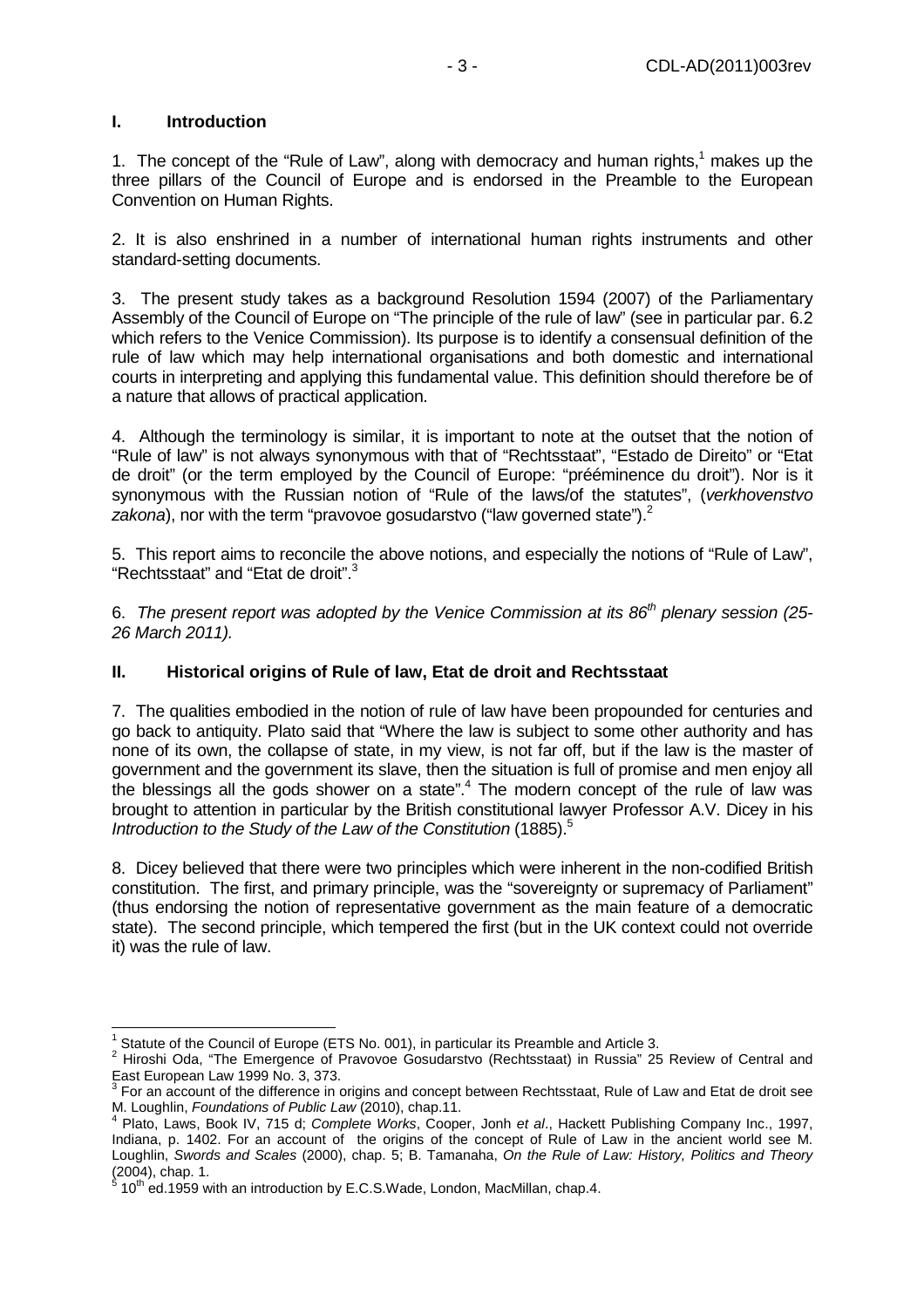9. Dicey therefore saw the rule of law as a constraint (although not ultimate control) of the theoretically unlimited power (in the British context) of the state over the individual. For him the rule of law principle resulted from the existing common (judge-made) law over the years (and was not necessary therefore to be codified in any written constitution). For Dicey the rule of law had three core features: First, that no person should be punished but for a breach of the law, which should be certain and prospective, so as to guide peoples' actions and transactions and not to permit them to be punished retrospectively. He believed that discretionary power would lead to arbitrariness. Secondly, that no person should be above the law and that all classes should be equally subjected to the law. Thirdly, that the rule of law should emanate not from any written constitution but from the "common (judge-made) law".

10. Dicey's third feature of the rule of law cannot survive a modern society, and although the first feature (legality and certainty) and the second feature (equality) are core to the concept, Dicey's view of legal certainty was not universally accepted to the extent that he believed that any discretionary power would inevitably lead to the "arbitrary" exercise of power.<sup>6</sup>

11. In the first half of the twentieth century the rule of law became a highly contested concept as Dicey's opposition to discretionary power was portrayed by the architects of the "welfare state" as driven by his opposition to government intervention. Discretion was seen as necessary for the decision-making required in an increasingly complex society.

12. From the middle of the twentieth century, the rule of law became reconciled to discretionary power. Discretion was accepted, but nevertheless should be constrained by the letter and purpose of the power-conferring law, as well as by other elements of the rule of law, such as that everyone have access to fair procedures before an impartial and independent court, and that the law be applied consistently, equally and in a manner that is not arbitrary or devoid of reason.

13. The Rechtsstaat concept focuses, by definition, much more on the nature of the state. Whereas the rule of law emerged from courtrooms, the Rechtstaat emerged from written constitutions.<sup>7</sup> The main theorist of this notion was Robert von Mohl (1831). The Rechsstaat was defined in opposition to the absolutist state, with unlimited powers conferred on the executive. Protection against absolutism had to be provided by the legislature rather than by the courts alone.

14. The French approach can be foreseen in the Declaration of the Rights of Man and the Citizen (1789). The notion of *Etat de droit* (which followed the positivistic concept of *Etat legal*) puts less emphasis on the nature of the state, which it considers as the guarantor of fundamental rights enshrined in the Constitution against the legislator. As developed at the beginning of the  $20<sup>th</sup>$  Century by Carré de Malberg, the *Etat de droit* connotes (judicial) constitutional review of ordinary legislation.<sup>8</sup>

15. The rule of law has been variously interpreted, but it must be distinguished from a purely formalistic concept under which any action of a public official which is authorised by law is said to fulfil its requirements. Over time, the essence of the rule of law in some countries was distorted so as to be equivalent to "rule by law", or "rule by the law", or even "law by rules".

end on the issue, see Jeffrey Jowell, "The Rule of Law and its Underlying Values", *in* The Changing Constitution, edited <sup>6</sup> On the issue, see Jeffrey Jowell, "The Rule of Law and its Underlying Values", *in* The Changing by Jeffrey Jowell and Dawn Oliver, 7<sup>th</sup> edition, Oxford University Press 2011; Kaarlo Tuori, The Rule of Law and the Rechtsstaat, in Ratio and Voluntas, Ashgate 2011, chap. 7, pp. 8 ff; Erik O. Wennerström, The Rule of Law and the European Union, Uppsala: Iustus Förlag 2007, pp. 61 ff.<br><sup>7</sup> Wennersträm, p. 50

Wennerström, p. 50.

<sup>&</sup>lt;sup>8</sup> See in particular Wennerström, pp. 73 ff.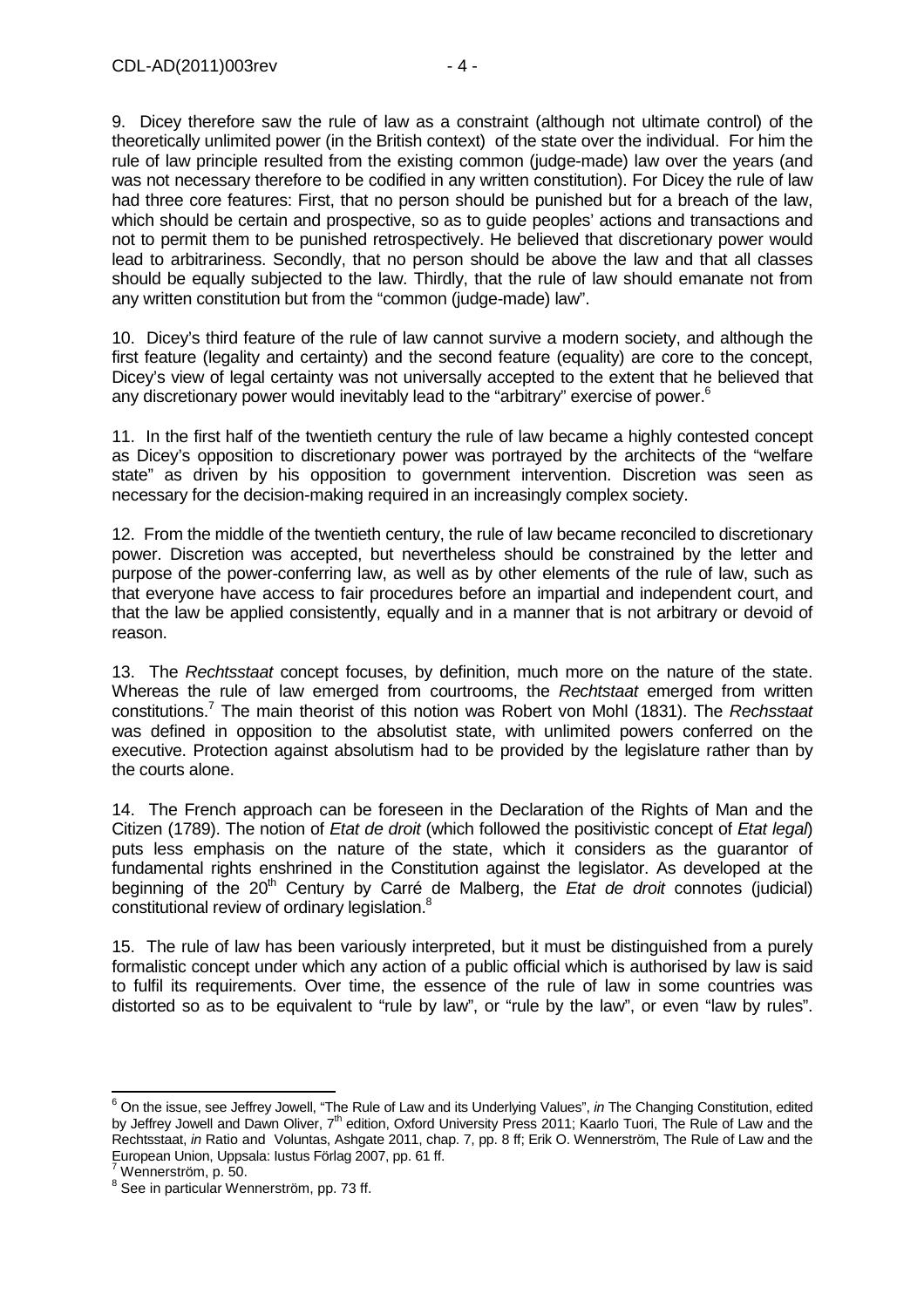These interpretations permitted authoritarian actions by governments and do not reflect the meaning of the rule of law today.<sup>9</sup>

16. The rule of law in its proper sense is an inherent part of any democratic society and the notion of the rule of law requires everyone to be treated by all decision-makers with dignity, equality and rationality and in accordance with the law, and to have the opportunity to challenge decisions before independent and impartial courts for their unlawfulness, where they are accorded fair procedures. The rule of law thus addresses the exercise of power and the relationship between the individual and the state. However, it is important to recognise that during recent years due to globalisation and deregulation there are international and transnational public actors as well as hybrid and private actors with great power over state authorities as well as private citizens. In part V below ("new Challenges") this report briefly considers whether the rule of law should be extended to constrain the actions of these bodies as well as the traditional public authorities at state level.

#### **III. Rule of law in positive law**

#### a. International law

17. The concept of the rule of law can be found at the national as well as at the international level.<sup>10</sup> The most important documents in this respect are international treaties. This paragraph will first address the texts drafted by several international and supranational organisations (a) before turning to examples of national law (b).

18. For the Council of Europe, the most important references to the rule of law are found in:

- the Preamble to the Statute of the Council of Europe, which underlines the "devotion" of member states "to the spiritual and moral values which are the common heritage of their peoples and the true source of individual freedom, political liberty and the rule of law, principles which form the basis of all genuine democracy";
- the Preamble to the European Convention on Human Rights, which states that "the governments of European countries … are like-minded and have a common heritage of political traditions, ideals, freedom and the rule of law".

19. In both cases, the expression "rule of law" was translated into French by "prééminence du droit" and not by "Etat de droit".

20. However, neither the rule of law (or the Rechtsstaat, or the Etat de droit) is defined in these texts.

21. For example, when addressing the issue of "the rule of law as part of the core mission of the Council of Europe", the Committee of Ministers of the Council of Europe quoted a number of documents referring to such concept, but it also noted that "the foregoing overviews are not sufficient to allow the drawing up of a list of key rule of law requirements accepted by the Council of Europe, let alone a definition".<sup>11</sup> This leads the document to state that "the Organisation works pragmatically on a daily basis to promote and strengthen the rule of law in and among its member states". However, this pragmatic and ad hoc approach appears to be giving way to a consensus on including, in the rule of law, specific reference to requirements

**EXECUTE:**<br><sup>9</sup> See the 3 volume work on the rule of law by Serhiy Holovaty, The Rule of Law. Kyiv, Phoenix Publishing House (2006) LXIV,1747 (Vol. 1: The Rule of Law: From Idea to Doctrine; Vol. 2: The Rule of Law: From Doctrine to Principle; Vol. 3: The Rule of Law: The Ukrainian Experience).

See R. McCorquodale, ed. The Rule of Law in International and Comparative Context, British Inst of International and Comparative Law (2010).

 $11$  See The Council of Europe and the Rule of Law - An overview - CM(2008)170, 21 November 2008, para. 22.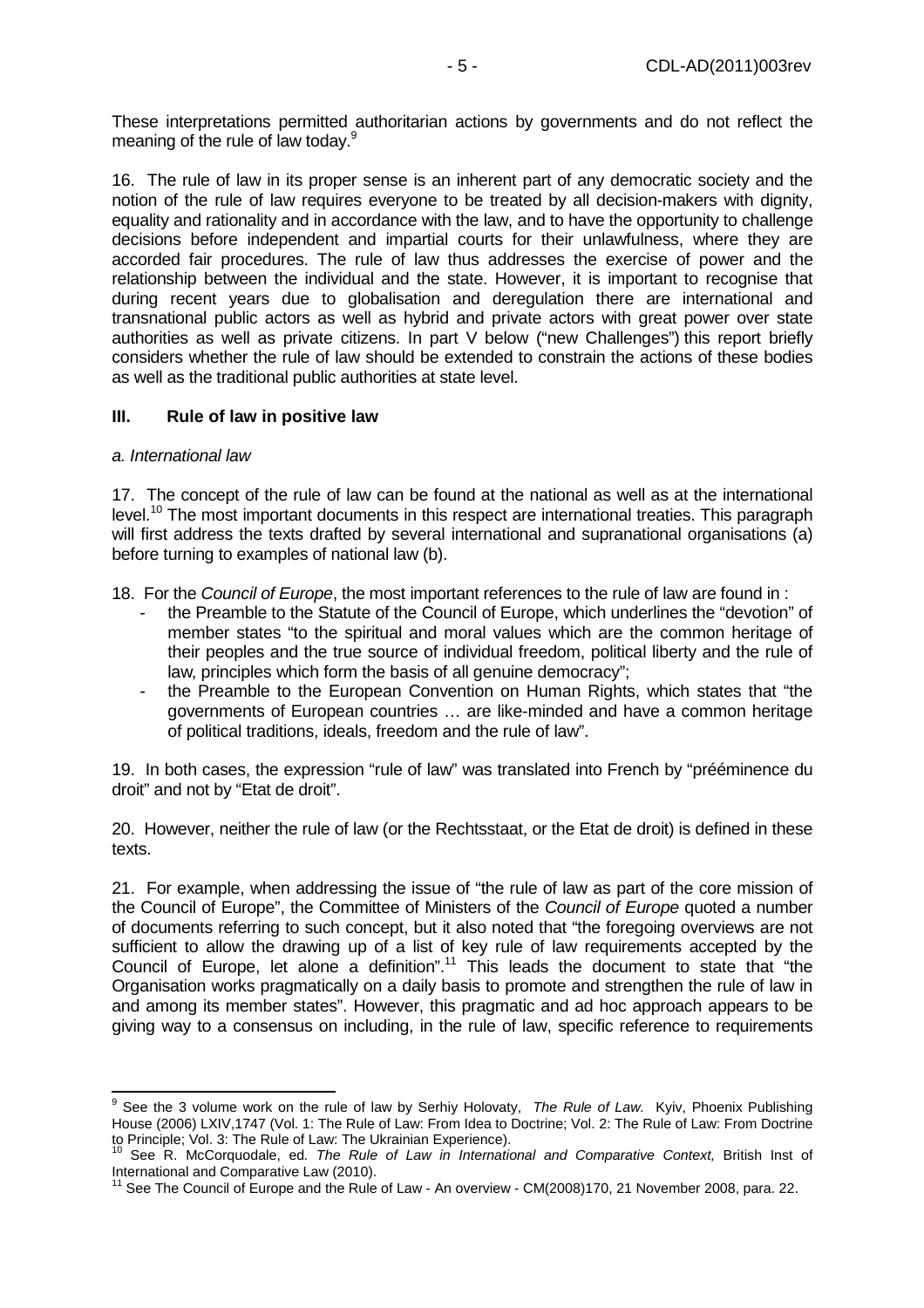such as the prohibition of arbitrariness, the right to seek redress from independent judges in open courts, legal certainty and equality of all before the law.<sup>12</sup>

22. Neither does Resolution 1594 (2007), titled "The principle of the rule of law", adopted by the Parliamentary Assembly of the Council of Europe on 23 November 2007, clarify the content of the principle.

23. More can be found in the case-law of the European Court of Human Rights. The Court considers that the rule of law is a concept inherent in all articles of the Convention (and uses not only the terms "prééminence du droit", but also "Etat de droit" in French).<sup>13</sup> The case-law of the European Court of Human Rights, as summarised in the already mentioned report drafted in the framework of the Swedish Chairmanship of the Committee of Ministers (CM(2008)170), applies the notion of the rule of law to a number of issues, with a rather formal approach, starting from the principle of legality in the narrow sense, but developing various aspects of (procedural) due process and legal certainty as well as separation of powers, including the judiciary, and equality before the law.<sup>14</sup> In Golder v. UK (1975) 1 EHRR 524, the Court stated (at para.34), "one can scarcely conceive of the rule of law without there being the possibility of having access to the courts. See also *Philis v. Greece (1991) para.59.*) The reference to the rule of law by the Court as inherent in all articles of the Convention gives it, however, a substantive nature too.<sup>15</sup>

24. In the United Nations, the notion of the rule of law, which appeared in the Preamble to the Universal Declaration of Human Rights (1948), is used to promote a number of principles which vary according to the specific context. A comparison between two reports drafted at short intervals (2002 and 2004) shows this variety of approach; the first one insists for example on the elements of an independent judiciary, independent human rights institutions, defined and limited powers of government and fair and open elections, whereas the second focuses, in a more classical way, on the elements of quality of legislation, supremacy of law, equality before the law, accountability to the law, legal certainty, procedural and legal transparency, avoidance of arbitrariness, separation of powers, etc.<sup>16</sup> A 2005 Resolution of the UN Human Rights Commission focuses on the elements of the separation of powers, the supremacy of law and the equal protection under the law. $17$ 

25. A broad definition of the rule of law was offered by former UN Secretary-General Kofi Annan. In his 2004 report he says: "The 'rule of law' […] refers to a principle of governance in which all persons, institutions and entities, public and private, including the State itself, are accountable to laws that are publicly promulgated, equally enforced and independently adjudicated, and which are consistent with international human rights norms and standards. It requires, as well, measures to ensure adherence to the principles of supremacy of law, equality before the law, accountability to the law, fairness in the application of the law, separation of powers, participation in decision-making, legal certainty, avoidance of arbitrariness and procedural and legal transparency."<sup>18</sup>

  $12$  Ibid., paras. 29-30. See also, G. Palombella and N. Walker, Relocating the Rule of Law, Hart Publishing, 2009.

 $13$  ECtHR Stafford v. United Kingdom, 28 May 2002, para. 63.

<sup>&</sup>lt;sup>14</sup> As regards « accordance with the law » the Court generally only demands that a state power finds support in a legal norm. However, the Court has begun stressing the link between democracy and the rule of law, requiring that a statute set out the framework of certain discretionary state powers to restrict human rights ». See, as regards surveillance, Iordachi and Others v. Moldova, 10 February 2009.

 $15$  See the extensive list of cases of the Court in which the rule of law is cited set out by Holovaty (above, note 9), pp.1169-1214. And see his summary of the cases at pp.1215-1220.

Wennerström, pp. 23ff ; see UN Secretariat Documents A/57/275 and S/2004/616.

<sup>&</sup>lt;sup>17</sup> HR Res. 2005/32 Democracy and the rule of law.

<sup>&</sup>lt;sup>18</sup> The rule of law and transitional justice in conflict and post-conflict societies. Report of the Secretary-General, Doc. S/2004/616, 23 August 2004, see para. 6.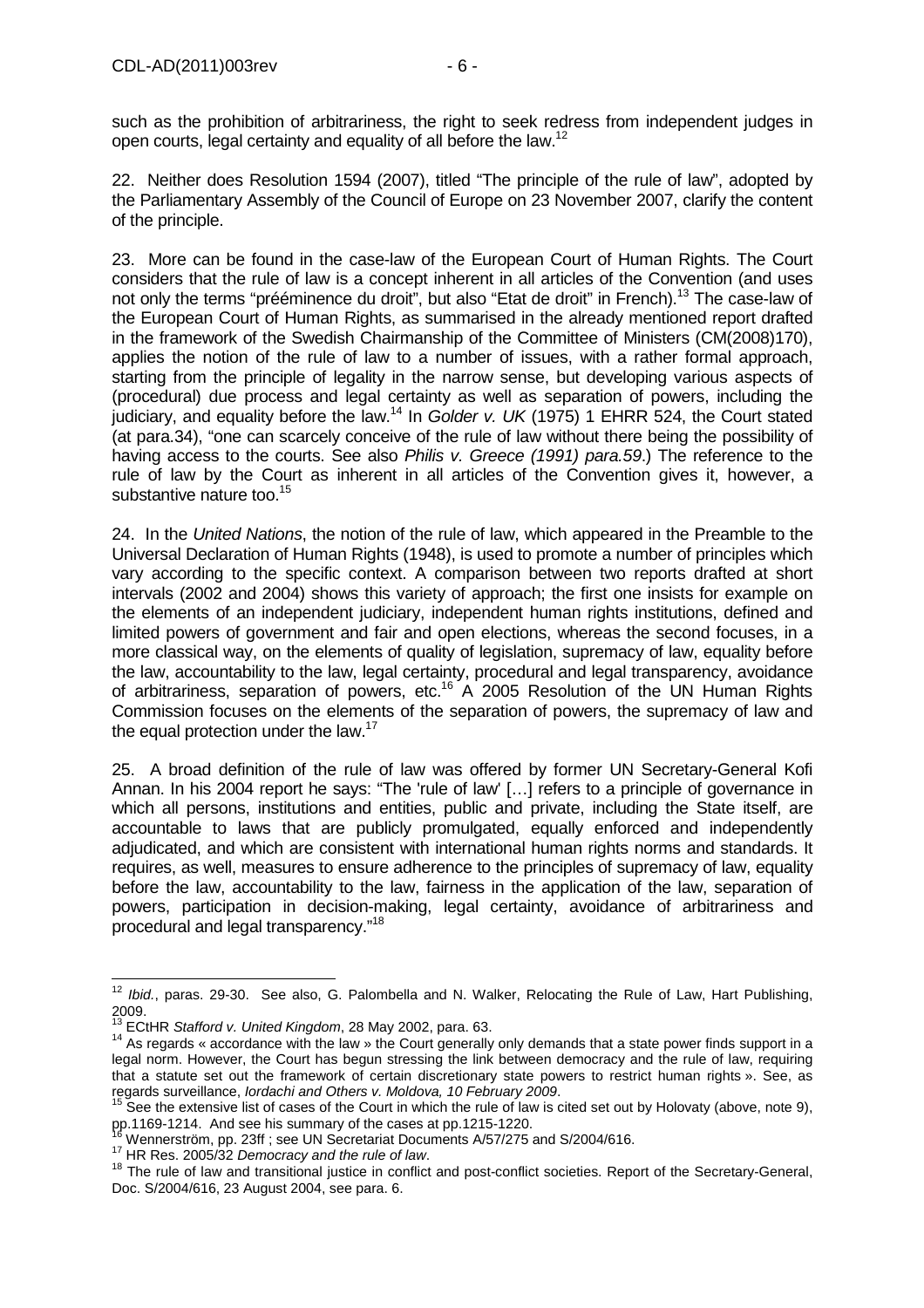26. Amongst regional organisations other than the Council of Europe, it is worth mentioning in particular the OSCE. The main elements of this organisation's doctrine in the field were summarised in a document on the OSCE Commitments relating to the rule of law.<sup>19</sup> According to the 1990 Copenhagen document (2), "the rule of law does not mean merely a formal legality which assures regularity and consistency in the achievement and enforcement of democratic order, but justice based on the recognition and full acceptance of the supreme value of the human personality and guaranteed by institutions providing a framework for its fullest expression". "Democracy is an inherent element of the rule of law"(3). The document on OSCE Commitments relating to the rule of law then quotes various commitments of the participating states on independence of the judiciary and legal practitioners, and impartial operation of the public judicial service, as well as on the administration of justice. The Helsinki Ministerial Council Decision No. 7/08 on "Further strengthening the rule of law in the OSCE area" encouraged the participating States to strengthen the rule of law, inter alia, in the following areas: independence of the judiciary, effective administration of justice, right to a fair trial, access to a court, accountability of state institutions and officials, respect for the rule of law in public administration, the right to legal assistance and respect for the human rights of persons in detention; prevention of torture and other cruel, inhuman or degrading treatment or punishment; awareness-raising and education on the rule of law for the legal professions and the public; provision of effective legal remedies and access to the same; adherence to rule of law standards and practices in the criminal justice system; and the fight against corruption.

27. The OECD also attempted a definition, according to which "the rule of law is composed of the following separate fundamental elements, which must advance together: [1] The existence of basic rules and values that a people share and by which they agree to be bound (constitutionalism). This can apply as much to an unwritten as to a written constitution. [2] The law must govern the government. [3] An independent and impartial judiciary interprets the law. [4] Those who administer the law act consistently, without unfair discrimination. [5] The law is transparent and accessible to all, especially the vulnerable in most need of its protection. [6] Application of the law is efficient and timely. [7] The law protects rights, especially human rights. [8] The law can be changed by an established process that is itself transparent, accountable and democratic."<sup>20</sup>

28. In the *European Union*, the concept of rule of law is enshrined not only in the Preamble to the Treaty on European Union (TEU), but also in its Article 2, according to which "The Union is founded on the values of respect for human dignity, freedom, democracy, equality, the rule of law and respect for human rights, including the rights of persons belonging to minorities". It also appears as a basis of the EU's external  $\arctan^{21}$  as well as in the Preamble to the Charter of Fundamental Rights of the European Union. In French, the term *Etat de droit* is used, whereas the German version uses Rechtsstaatlichkeit. Here too, the notion is not defined. The concept of rule of law has been used in the European Union to encompass a number of meanings, including formal notions such as the supremacy of law, but also substantive notions such as respect for fundamental rights and notions specific to European Union law, such as fair application of the law, effective enjoyment of Community rights, protection of the legitimate expectation, and even anti-corruption (in external relations).<sup>22</sup>

30. Other international bodies have frequently endorsed the rule of law. For example, the Commonwealth of Nations' Latimer House Principles (2003) require that "Judiciaries and parliaments should fulfil their respective but critical roles in the promotion of the rule of law in a complementary and constructive manner." The International Commission of Jurists (ICJ) has systematically studied the rule of law over the years and adopts a notion of the rule of law as a

<sup>&</sup>lt;sup>19</sup> http://www.osce.org/documents/odihr/2009/01/36062\_en.pdf.

<sup>&</sup>lt;sup>20</sup> Equal Access to Justice and the Rule of Law, OECD Development Assistance Committee (DAC). Mainstreaming Conflict Prevention (2005).

<sup>21</sup> Article 21 TEU.

 $22$  Wennerström, see in particular the tables at pp. 160, 218-219, 289-290 and 302.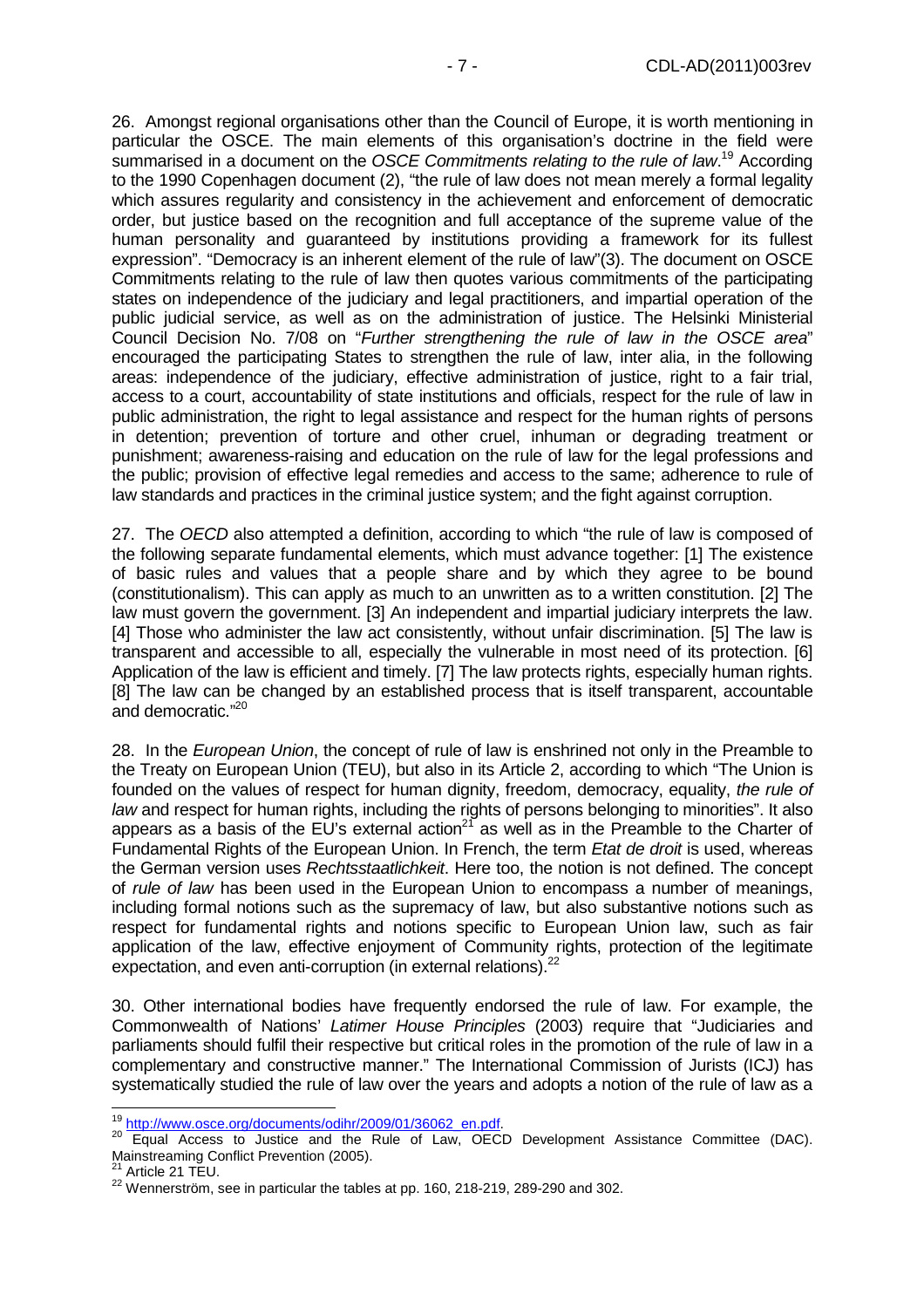fundamental principle for the protection of individuals from the arbitrary power of the state and which empowers human dignity. The International Bar Association has, similarly, adopted the rule of law as a core concept for all practising members of the legal profession. $^{23}$ 

#### b. National law

29. In national legislation, the term Rechtsstaat is found in a number of provisions of the German Fundamental Law, in particular for what concerns the constitutional order of the Länder and the European Union.<sup>24</sup> Moreover, the substantive interpretation of the Rechtsstaat has gained ground in Germany, both in the doctrine of constitutional law and in the practice of the Constitutional Court.<sup>25</sup>

30. In the United Kingdom, the notion of the *rule of law* is an important constitutional principle, recognised as a constraint on governmental action and the exercise of power. It is applied by the courts and the Constitutional Reform Act of 2005 makes an explicit mention of the notion of the rule of law by stating that "This Act does not adversely affect - (a) the existing constitutional principle of the rule of law, or - (b) the Lord Chancellor's existing constitutional role in relation to that principle."

31. The notion of the rule of law (or of Rechtsstaat/Etat de droit) appears as a main feature of the state in a number of constitutions of former socialist countries of Central and Eastern Europe (Albania, Armenia, Belarus, Bosnia and Herzegovina, Croatia, the Czech Republic, Estonia, Georgia, Hungary, Moldova, Montenegro, Romania, Serbia, Slovakia, Slovenia, "the former Yugoslav Republic of Macedonia", Ukraine) it is more rare in old democracies (Andorra, Finland, Germany, Malta, Norway, Portugal, Spain, Sweden, Switzerland, Turkey). It can be mostly found in preambles or other general provisions. There are, however, more concrete provisions in Spain, according to which "the Courts control the power to issue regulations and to ensure that the rule of law prevails in administrative action"; courts as well as prosecutors are subject to the rule of law.<sup>26</sup> In Switzerland, "the state's activities shall be based on and limited by the rule of Law".<sup>27</sup>

32. The notion of the rule of law is however often difficult to find in former socialist countries which experienced the notion of socialist legality. The classical Marxist approach is based on the idea of the withering of the state and therefore of the law which emanates from it. It is well known that the practice in the Soviet system led on the contrary to the hypertrophy of the state. The 1936 Soviet Constitution (Article 113), for example, stated that "Supreme supervisory power over the strict execution of the laws by all People's Commissariats and institutions subordinated to them, as well as by public servants and citizens of the U.S.S.R, is vested in the Procurator of the U.S.S.R." Apart from the specific role of the general prosecutor (Procurator), what had to be retained was "strict execution of the laws". Here there was no general concept of the rule of law, but a much narrower notion of strict execution of the laws, based on a very positivistic approach. This forbade going beyond the first stage of the definition of the rule of law, "rule by law", or "rule by the law".<sup>28</sup> This conception may still be enshrined in practice and prevent the development of a more comprehensive definition of the rule of law; law is more easily conceived as an instrument of power than as a value to be respected. In other words, especially in new democracies, the

 $\overline{a}$  $^{23}$  F. Neate (ed). The Rule of Law: Perspectives from Around the Globe, IBA; LexixNexis (2009).

 $24$  Articles 28 and 23.

<sup>25</sup> Kaarlo Tuori, The Rechtsstaat, p. 12.

<sup>&</sup>lt;sup>26</sup> Articles 106, 117 and 124 of the Constitution.

<sup>27</sup> Article 5.1 of the Constitution ("Le droit est la base et la limite de l'autorité de l'Etat" / « Grundlage und Schranke staatlichen Handelns ist das Recht »).

 $^{28}$  See the analysis of S. Holovaty (above, note 9) at pp. 1655-65.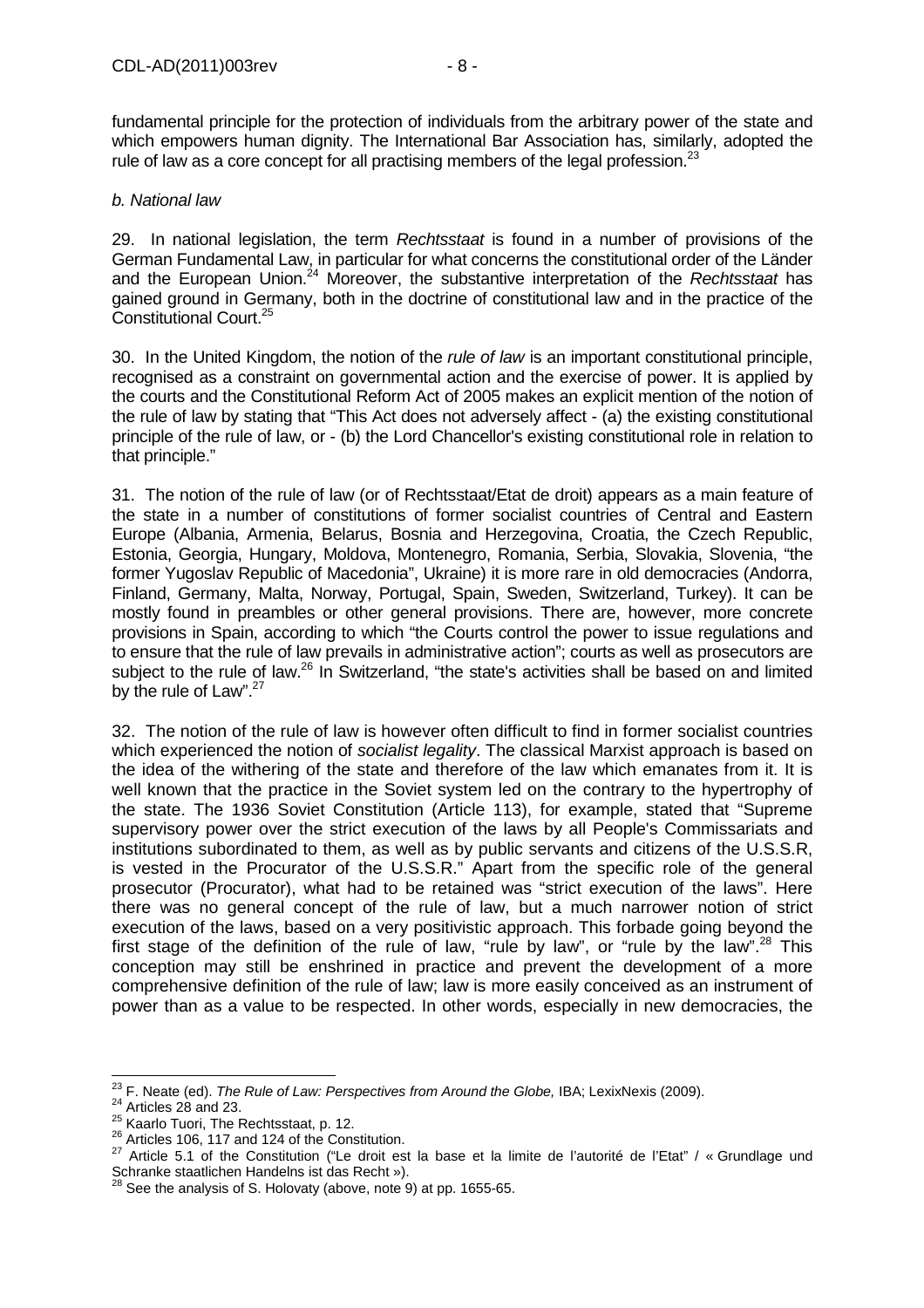values of the rule of law still need "sedimentation", that is that they have to become part of day to day practice<sup>29</sup> and, in the words of Valery Zorkin, "legal awareness".<sup>30</sup>

#### **IV. In search of a definition**

33. The divergences of the meanings given to the notion of the rule of law - as well as of Rechtsstaat - may lead to doubting its usefulness as a fundamental concept in public law.<sup>31</sup> However, it needs to be understood and therefore be defined, both because it appears in many legal texts, and because the rule of law is accepted as a fundamental ingredient of any democratic society.

34. Looking at the legal instruments, national and international, and the writings of scholars, judges and others, it seems as if there is now a consensus on the core meaning of the rule of law and the elements contained within it.

35. Perhaps the following definition by Tom Bingham covers most appropriately the essential elements of the rule of law.

"all persons and authorities within the state , whether public or private, should be bound by and entitled to the benefit of laws publicly made, taking effect (generally) in the future and publicly administered in the courts".<sup>32</sup>

36. This short definition, which applies to both public and private bodies, is expanded by 8 "ingredients" of the rule of law. These include: (1) Accessibility of the law (that it be intelligible, clear and predictable); (2) Questions of legal right should be normally decided by law and not discretion; (3) Equality before the law; (4) Power must be exercised lawfully, fairly and reasonably; (5) Human rights must be protected; (6) Means must be provided to resolve disputes without undue cost or delay; (7) Trials must be fair, and (8) Compliance by the state with its obligations in international law as well as in national law.

37. Bingham's requirement that laws must be publicly made, taking effect in the future deals with the nature of law and legal decision-making, requiring, like Dicey, that laws themselves should be accessible and clear and prospective. However, in expanding on that definition Bingham makes it clear that, although, unlike Dicey, he recognises that discretion on the part of public officials is necessary in our complex society, discretion should not be unconstrained, and should not permit arbitrary or unreasonable decisions (the nature of law is thus infused with both procedural and substantive content).

38. Bingham's statement that all persons and authorities should be "bound by" the law speaks both to members of the public and private entities, who are expected to comply with the law and to public officials (who are expected both to comply with the law in the sense of not exceeding their powers, and also, to apply the law equally, and regardless of the status of the object of the law's implementation or any threats or inducements offered to the decision-maker).

39. Bingham's notion that everyone shall have the benefit of laws, implies access to justice in two senses: first, access to courts in order to claim the benefit of the laws, and secondly, that

 $\overline{a}$ <sup>29</sup> On the rule of law's sedimentation, see Kaarlo Tuori, The "Rechtsstaat" in the Conceptual Field - Adversaries, Allies and Neutrals, Associations Vol. 6 (2002) Number 2, pp. 201-214, 212.

<sup>&</sup>lt;sup>30</sup> VD Zorkin, "Rule of Law and Legal Awareness", in Francis Neate (ed.) The Rule of Law: Perspectives from Around the Globe (2009) pp. 43-54.

 $31$  This is for example the point of view of Martin Loughlin, as expressed in document CDL-DEM(2009)006 (The rule of law in European jurisprudence), p. 3.

 $32$  Tom Bingham, The Rule of Law (2010).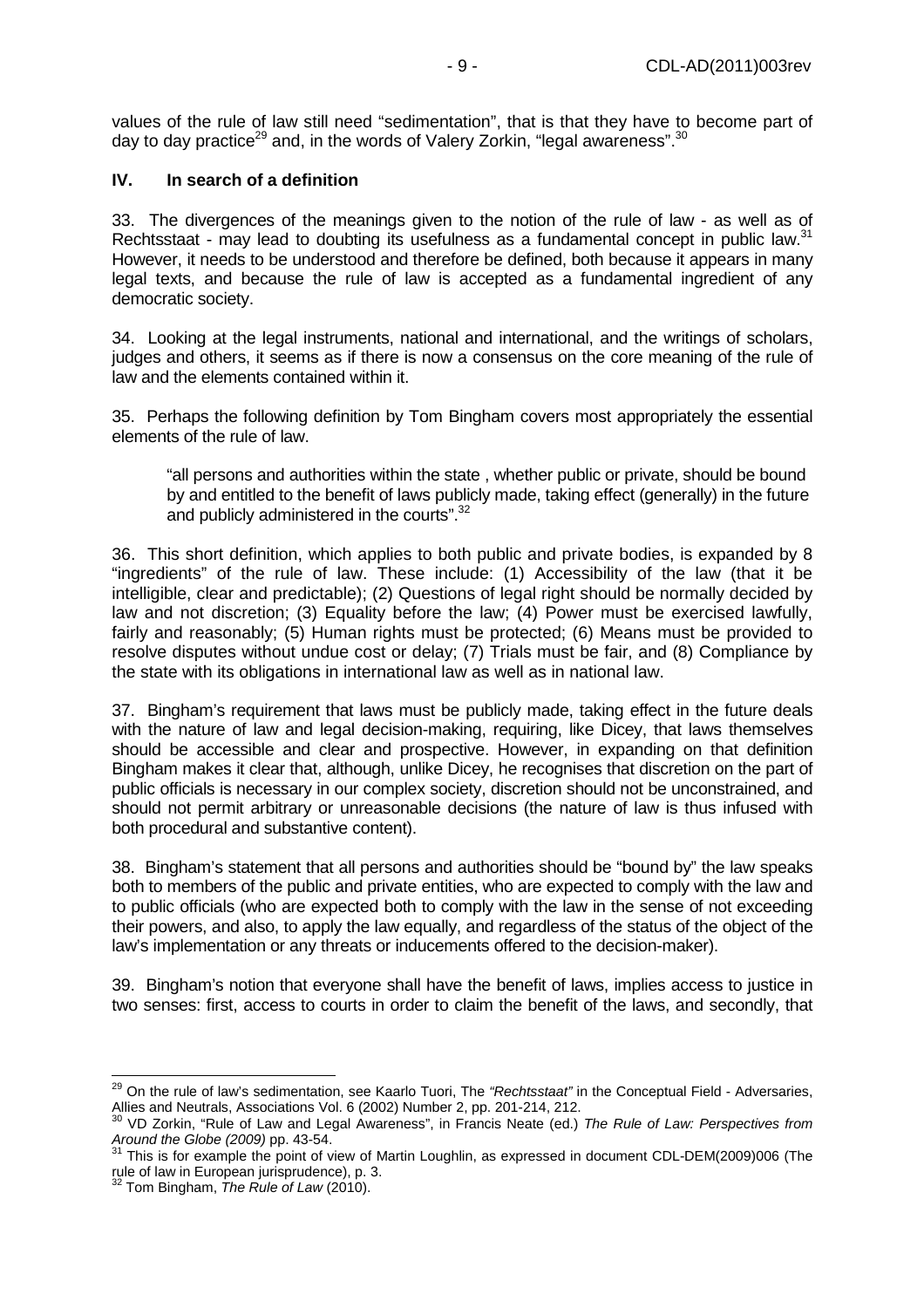40. Drawing on that definition and on others based on very different systems of law and the state. $34$  it seems that a consensus can now be found for the necessary elements of the rule of law as well as those of the Rechtsstaat which are not only formal but also substantial or material (materieller Rechtsstaatsbegriff). These are:

(1) Legality, including a transparent, accountable and democratic process for enacting law

(2) Legal certainty

(3) Prohibition of arbitrariness

(4) Access to justice before independent and impartial courts, including judicial review of administrative acts

(5) Respect for human rights

(6) Non-discrimination and equality before the law.

# **(1) Legality (supremacy of the law)**

41. The importance of the principle of legality was underlined by Dicey. It first implies that the law must be followed. This requirement applies not only to individuals, but also to authorities, public and private. In so far as legality addresses the actions of public officials, it requires also that they require authorisation to act and that they act within the powers that have been conferred upon them.<sup>35</sup> Legality also implies that no person can be punished except for the breach of a previously enacted or determined law and that the law cannot be violated with impunity. Law should, within the bounds of possibility, be enforced.

42. The term "law", as used in this chapter, refers primarily to national legislation and common law. However, the development of international law as well as the importance given by international organisations to the respect of the rule of law lead to addressing the issue at international level as well: the principle *pacta sunt servanda* is the way in which international law expresses the principle of legality.<sup>36</sup>

# **(2) Legal certainty**

43. The principle of legal certainty is essential to the confidence in the judicial system and the rule of law.<sup>37</sup> It is also essential to productive business arrangements so as to generate development and economic progress.<sup>38</sup> To achieve this confidence, the state must make the text of the law easily accessible. It has also a duty to respect and apply, in a foreseeable and consistent manner, the laws it has enacted. Foreseeability means that the law must where possible be proclaimed in advance of implementation and be foreseeable as to its effects: it has to be formulated with sufficient precision to enable the individual to regulate his or her conduct.

44. The need for certainty does not mean that discretionary power should not be conferred on a decision-maker where necessary, provided that procedures exist to prevent its abuse. In this context, a law which confers a discretion to a state authority must indicate the scope of that

 $\overline{\phantom{a}}$  $33$  Expanding on that definition, Bingham also believes that the rule of law must afford adequate protection to human rights (many of which, such as the right to a fair trial, have already been covered by his definition) and that the rule of law requires compliance by the state with its obligations in international as well as national law.

 $34$  For example, Zorkin's definition of the rule of law set out in his chapter referred to above at note 26.

<sup>&</sup>lt;sup>35</sup> Jeffrey Jowell, The Rule of Law and its underlying Values, in: Jeffrey Jowell/Dawn Oliver (Eds.), The Changing Constitution (note 6 above), p. 10.

 $36$  See Bingham, above note, who believes that "The rule of law requires compliance by the state with its obligations in international as well as national law" (chap.10).

<sup>37</sup> The Council of Europe and the Rule of Law - An overview, CM(2008)170 21 November 2008, see para. 51.

<sup>38</sup> See R. McCorquodale, in *The Rule of Law in International and Comparative Context* (above, note 10), chap. 3).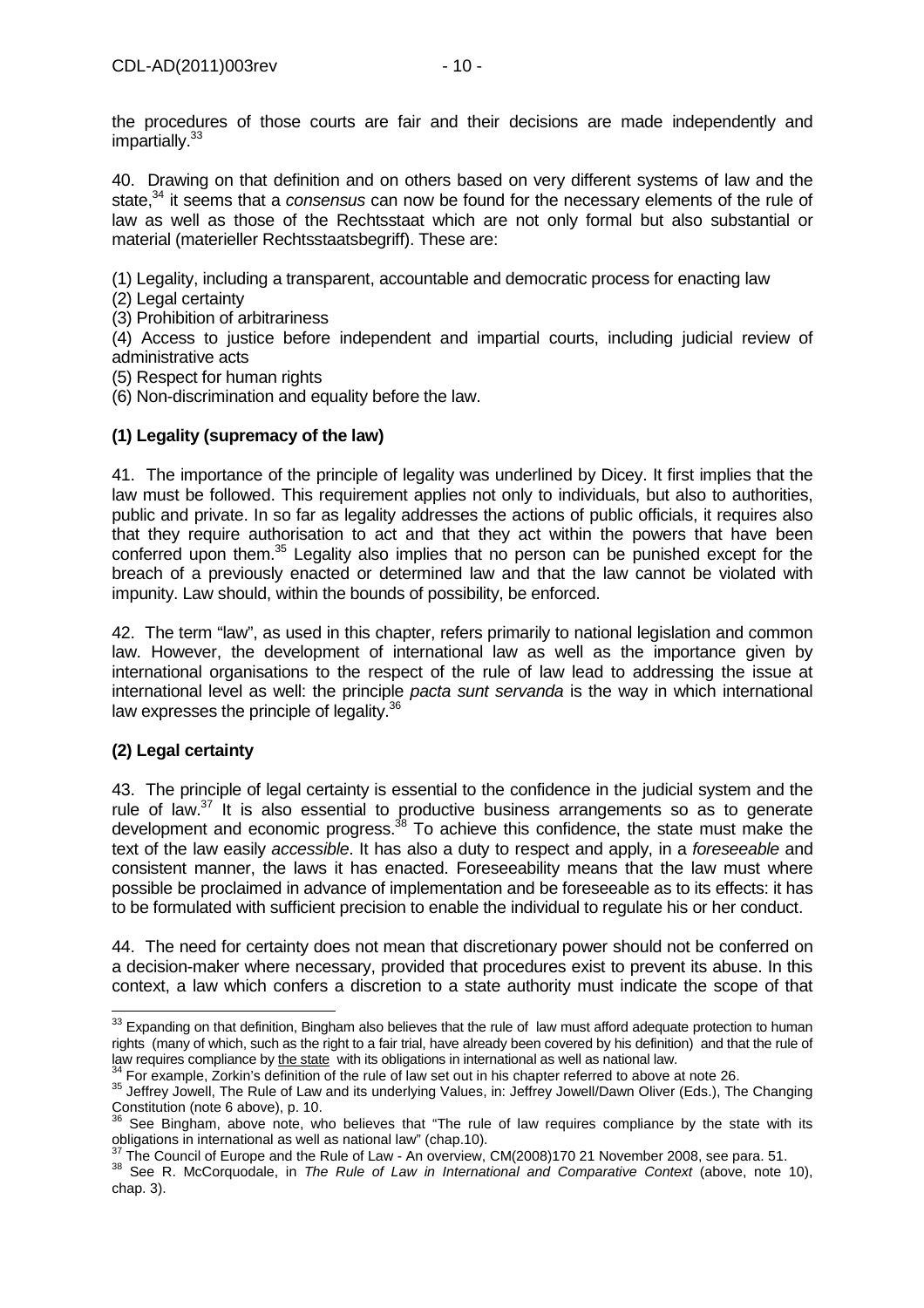discretion. It would be contrary to the rule of law for the legal discretion granted to the executive to be expressed in terms of an unfettered power. Consequently, the law must indicate the scope of any such discretion and the manner of its exercise with sufficient clarity, to give the individual adequate protection against arbitrariness.<sup>39</sup>

45. Legal certainty requires that legal rules are clear and precise, and aim at ensuring that situations and legal relationships remain foreseeable. Retroactivity also goes against the principle of legal certainty, at least in criminal law (Article 7 ECHR), since legal subjects have to know the consequences of their behaviour; but also in civil and administrative law to the extent it negatively affects rights and legal interests. In addition, legal certainty requires respect for the principle of res judicata. Final judgements by domestic courts should not be called into question.<sup>40</sup> It also requires that final court judgments be enforced. In private disputes, enforcement of final judgments may require the assistance of the state bodies in order to avoid any risk of "private justice" contrary to the rule of law.<sup>41</sup> Systems which allow for the quashing of final judgments without cogent reasons of public interest and for an indefinite period of time are incompatible with the principle of legal certainty.<sup>42</sup>

46. In addition, Parliament shall not be allowed to override fundamental rights by ambiguous laws. This offers essential legal protection of the individual vis-à-vis the state and its organs and agents.<sup>43</sup>

47. Legal certainty also means that undertakings or promises held out by the state to individuals should in general be honoured (the notion of the 'legitimate expectation').

48. However, the need for certainty does not mean that rules should be applied so inflexibly as to make it impossible to take into account the dictates of humanity and fairness.

49. The existence of conflicting decisions within a supreme or constitutional court may be contrary to the principle of legal certainty. It is therefore required that the courts, especially the highest courts, establish mechanisms to avoid conflicts and ensure the coherence of their caselaw.

50. Legal certainty - and supremacy of the law - imply that the law is implemented in practice. This means also that it is implementable. Therefore, assessing whether the law is implementable in practice before adopting it, as well as checking a posteriori whether it may effectively be applied is very important. This means that ex ante and ex post legislative evaluation has to be considered when addressing the issue of the rule of law.

#### (**3) Prohibition of arbitrariness**

 $\overline{\phantom{a}}$ 

51. Although discretionary power is necessary to perform a range of governmental tasks in modern, complex societies, such power should not be exercised in a way that is arbitrary. Such exercise of power permits substantively unfair, unreasonable, irrational or oppressive decisions which are inconsistent with the notion of rule of law.

#### **(4) Access to Justice before independent and impartial courts**

52. Everyone should be able to challenge governmental actions and decisions adverse to their rights or interests. Prohibitions of such challenge violate the rule of law. Normally these

 $^{39}$  The Council of Europe and the Rule of Law - An overview, CM(2008)170 21 November 2008, see para. 46.

<sup>&</sup>lt;sup>40</sup> This does not exclude, of course, the right to apply to an international court complaining that the final domestic judgment is in violation of an international legal obligation.

 $41$  The Council of Europe and the Rule of Law - An overview, CM(2008)170 21 November 2008, see para. 49.

 $^{42}$  The Council of Europe and the Rule of Law - An overview, CM(2008)170 21 November 2008, see para. 48.

<sup>43</sup> The Council of Europe and the Rule of Law - An overview, CM(2008)170 21 November 2008, see para. 43.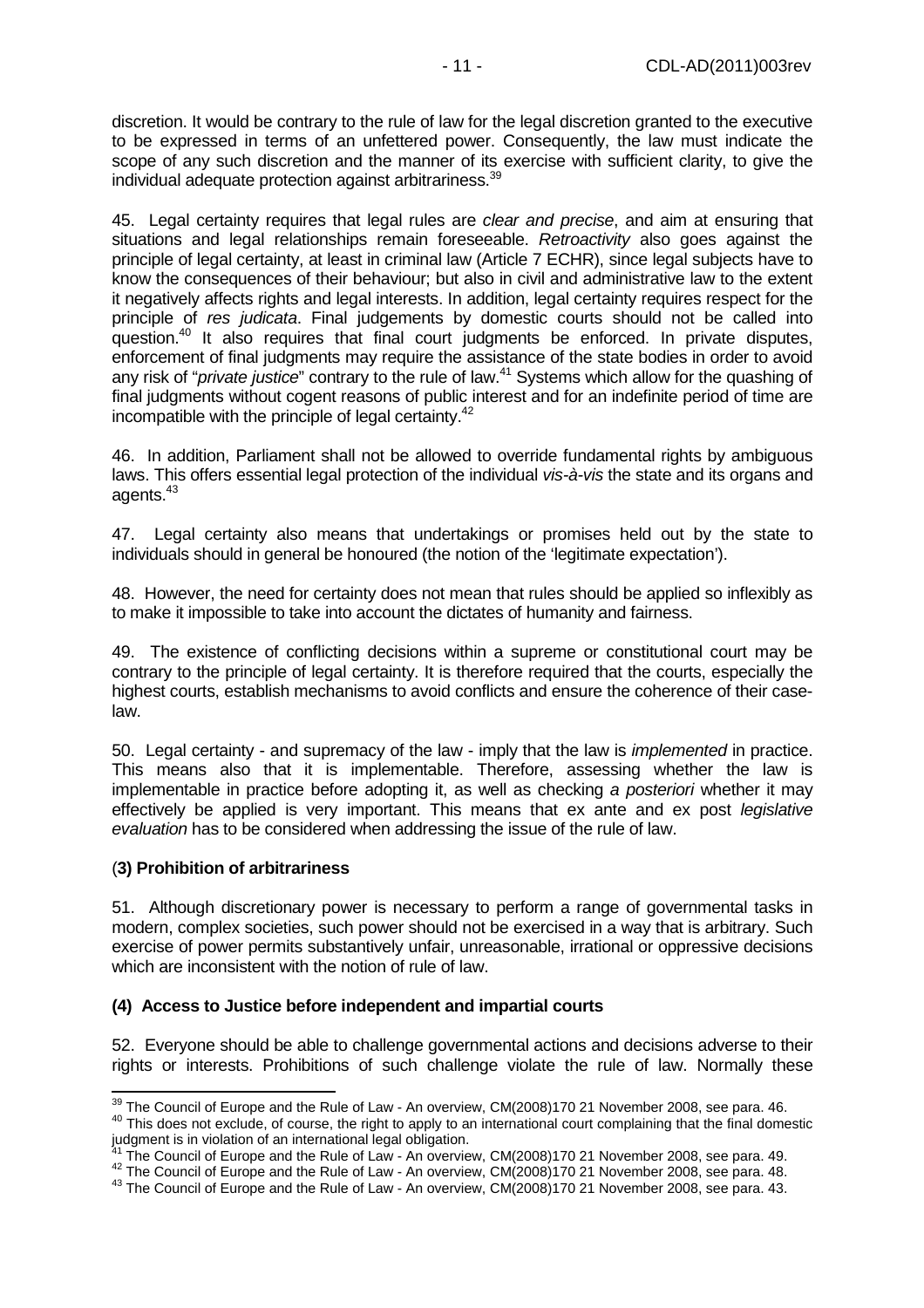challenges should be made to courts of law, but some countries allow alternative challenge to more informal tribunals, from which appeal may lie to a court.

53. The role of the judiciary is essential in a state based on the rule of law. It is the guarantor of justice, a fundamental value in a law-governed State.<sup>44</sup> It is vital that the judiciary has power to determine which laws are applicable and valid in the case, to resolve issues of fact, and to apply the law to the facts, in accordance with an appropriate, that is to say, sufficiently transparent and predictable, interpretative methodology.<sup>4</sup>

54. The judiciary must be independent and impartial. Independence means that the judiciary is free from external pressure, and is not controlled by the other branches of government, especially the executive branch. This requirement is an integral part of the fundamental democratic principle of the separation of powers. The judges should not be subject to political influence or manipulation.<sup>46</sup> Impartial means that the judiciary is not - even in appearance prejudiced as to the outcome of the case.

55. There has to be a fair and open hearing, and a reasonable period within which the case is heard and decided. Additionally, there must be a recognised, organised and independent legal profession, which is legally empowered, willing and de facto able to provide legal service. As justice should be affordable, legal aid should be provided where necessary.

56. Moreover, there must be an agency or organisation, a prosecutor, which is also to some degree autonomous from the executive, and which ensures that violations of the law, when not denounced by victims, can be brought before the courts.<sup>47</sup>

57. Finally, judicial decisions must be effectively implemented, and there should be no possibility (save in very exceptional cases) to revise a final judicial decision (respect of res judicata).

# **(5) Respect for human rights**

 $\overline{a}$ 

58. Respect for the rule of law and respect for human rights are not necessarily synonymous. However, there is a great deal of overlap between the two concepts and many rights enshrined in documents such as the ECHR also expressly or impliedly refer to the rule of law.

59. The rights most obviously connected to the rule of law include: (1) the right of access to justice, (2) the right to a legally competent judge, (3) the right to be heard, (4) inadmissibility of double jeopardy (ne bis in idem) (Article 4 of Protocol 7 to ECHR), (5) the legal principle that measures which impose a burden should not have retroactive effects (6) the right to an effective remedy (Article 13 ECHR) for any arguable claim, (7) anyone accused of a crime is presumed innocent until proved guilty, $48$  and (8) the right to a fair trial or, in Anglo-American parlance, the principle of natural justice or due process; there has to be a fair and open hearing, absence of bias, and a reasonable period within which the case is heard and decided. Additionally, there must be a recognised, organised and independent legal profession, which is legally empowered, willing and de facto able to provide legal service, and the decisions of which are implemented without undue delay.<sup>49</sup>

 $^{44}$  The Council of Europe and the Rule of Law - An overview, CM(2008)170 21 November 2008, see para. 39.

<sup>&</sup>lt;sup>45</sup> Rule of Law Inventory Report, Hague Institute for the Internationalisation of Law, Discussion Paper for the High Level Expert Meeting on the Rule of Law of 20th April 2007, p. 16.<br>46 There is 2007, where the Rule of Law of 20th April 2007, p. 16.

Thomas Carothers, The Rule of Law Revival, Foreign Affairs 77 (1998), 95 (96).

<sup>47</sup> Rule of Law Inventory Report, Hague Institute for the Internationalisation of Law, Discussion Paper for the High Level Expert Meeting on the Rule of Law of 20th April 2007, p. 16.<br>48 The Rule of Law of 20th April 2007, p. 16.

Thomas Carothers, The Rule of Law Revival, Foreign Affairs 77 (1998), 95 (96).

<sup>49</sup> Rule of Law Inventory Report, Hague Institute for the Internationalisation of Law, Discussion Paper for the High Level Expert Meeting on the Rule of Law of  $20<sup>th</sup>$  April 2007, p. 16.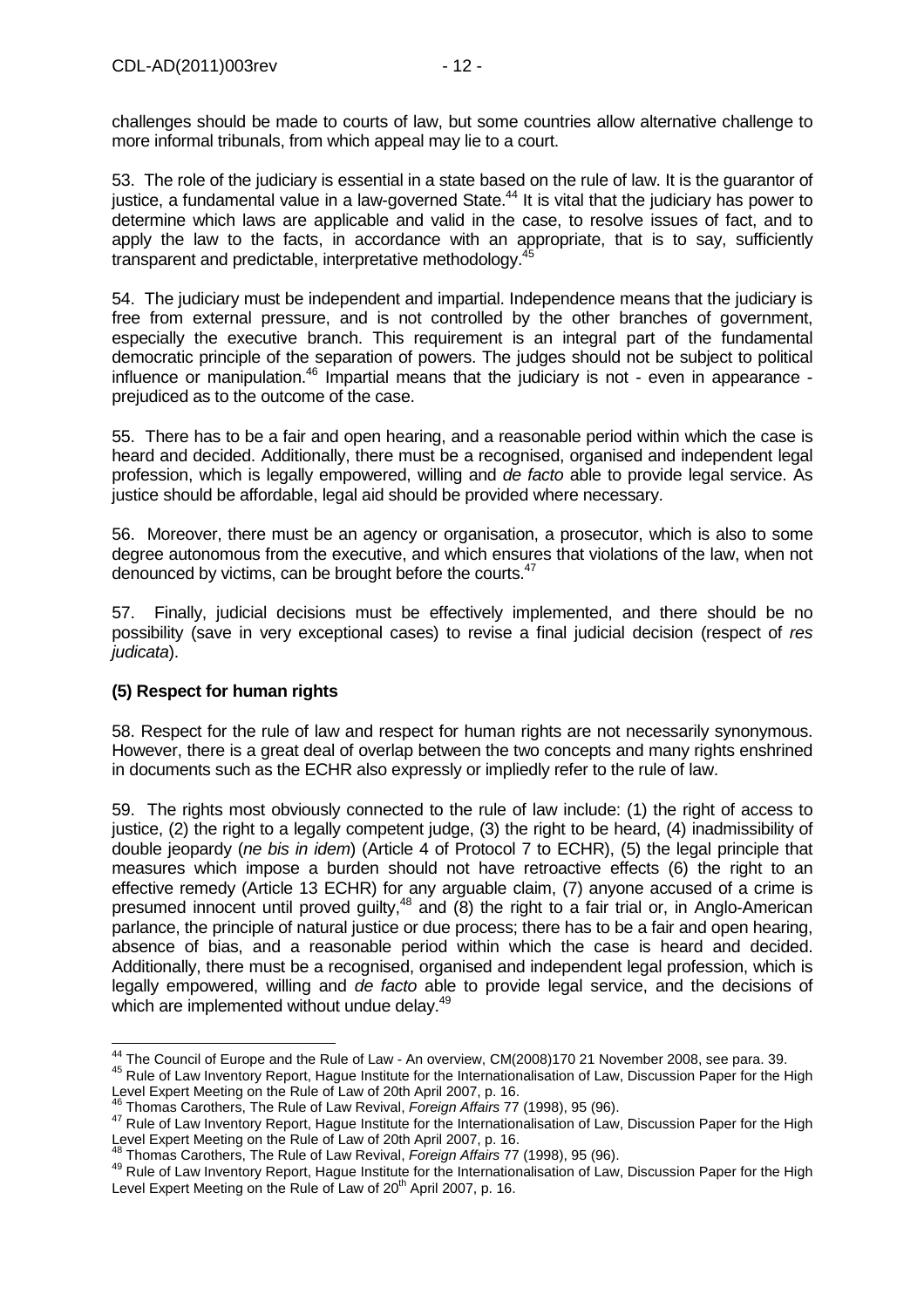60. Most of these rights (as well as the principle of independence and impartiality of the judiciary) are enshrined in Article 6 ECHR. However, other rights may also have rule of law connotations, such as the right to expression, which permits criticism of the government of the day (Article 10 ECHR) and even rights such as the prohibition on torture or inhuman or degrading treatment or punishment (Article 3), which may be linked to the notion of a fair trial.

#### **(6) Non-discrimination and equality before the law**

61. Dicey affirms the notion of equality through his requirement that, under the rule of law, there is a "universal subjection" of all to the law. He was in this context enunciating a notion of formal equality, to the extent that laws, however unjust in practice, should be equally applied, and consistently implemented.

62. Formal equality is nonetheless an important aspect of the rule of law - provided that it allows for unequal treatment to the extent necessary to achieve substantive equality - and can be stretched without damage to the underlying principle to the notion of non-discrimination which, together with equality before the law, constitutes a basic and general principle relating to the protection of human rights. As underlined by the Council of Europe's 2008 document on the issue,<sup>50</sup> these two principles are human rights principles as much as they are rule of law principles, and the Court's case-law tends to apply the prohibition of non-discrimination without there being a special need to refer to it as a rule of law principle, although there is some recognition that equality in rights and duties of all human beings before the law is an aspect of the rule of law.

63. Non-discrimination means that the laws refrain from discriminating against individuals or groups. Any unjustified unequal treatment under the law is prohibited and all persons have guaranteed equal and effective protection against discrimination on any ground such as race, colour, sex, language, religion, political or other opinion, national or social origin, property, birth or other status.

64. Equality before the law means that each individual is subject to the same laws, with no individual or group having special legal privileges.

#### **V. New challenges**

65. A challenge for the future is how the achievements of the rule of law can be preserved and further developed under circumstances where individuals are increasingly influenced by and linked to new modes of governance. This topic is not only related to international organisations but is also important in the sphere of public-private partnerships and in all fields which have previously been purely national but which have been transformed to being transnational. The rule of law must be tailored in a way that freedom for all will be ensured even in areas where hybrid (state-private) actors or private entities are responsible for tasks, which formerly have been the domain of state authorities. The substance of the rule of law as a guiding principle for the future has to be extended not only to the area of cooperation between state and private actors but also to activities of private actors whose power to infringe individual rights has a weight comparable to state power. Governmental actors at the national, transnational and international level all have to act as guarantors of the fundamental principles and elements of the traditional rule of law in these areas.

#### **VI. Conclusion**

 $\overline{a}$  $^{50}$  The Council of Europe and the Rule of Law - An overview, CM(2008)170 21 November 2008, see para. 53.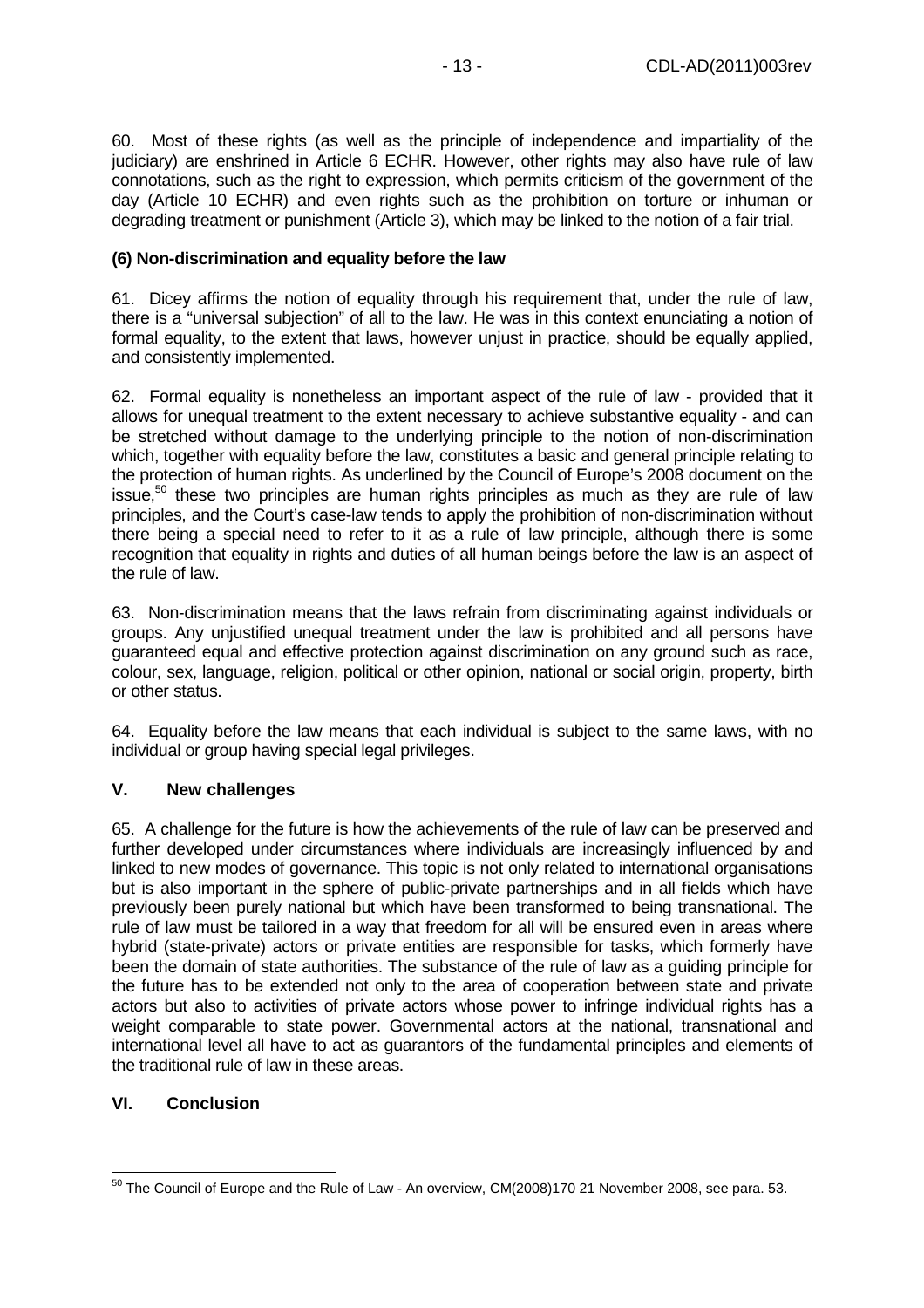66. The notion of rule of law has not been developed in legal texts and practice as much as the other pillars of the Council of Europe, human rights and democracy. Human rights are at the basis of an enormous corpus of constitutional and legal provisions and of case-law, at national as well as at international level. Democracy is implemented through detailed provisions concerning elections and the functioning of institutions, even if they often do not refer to this concept.

67. Legal provisions referring to the rule of law, both at national and at international level, are of a very general character and do not define the concept in much detail.

68. This has led to doubting the very usefulness of addressing the rule of law as a practical legal concept. However, it is increasingly included in national and international legal texts and case-law, especially the case law of the European Court of Human Rights. However, we believe that the rule of law does constitute a fundamental and common European standard to guide and constrain the exercise of democratic power.

69. The aim of the present report has been to find a consensual definition which is outlined above, together with an identification of the core elements of the rule of law. Its object has been that the Council of Europe, the international organisation which has defined the rule of law as one of its three pillars, may contribute, among other organisations and institutions, to the practical implementation of this important principle through its interpretation and application vis $a$ -vis and in its member states. $51$ 

 $\overline{a}$  $51$  See Review of the rule of law situation: feasibility and methodology, DG-HL (2010) 21.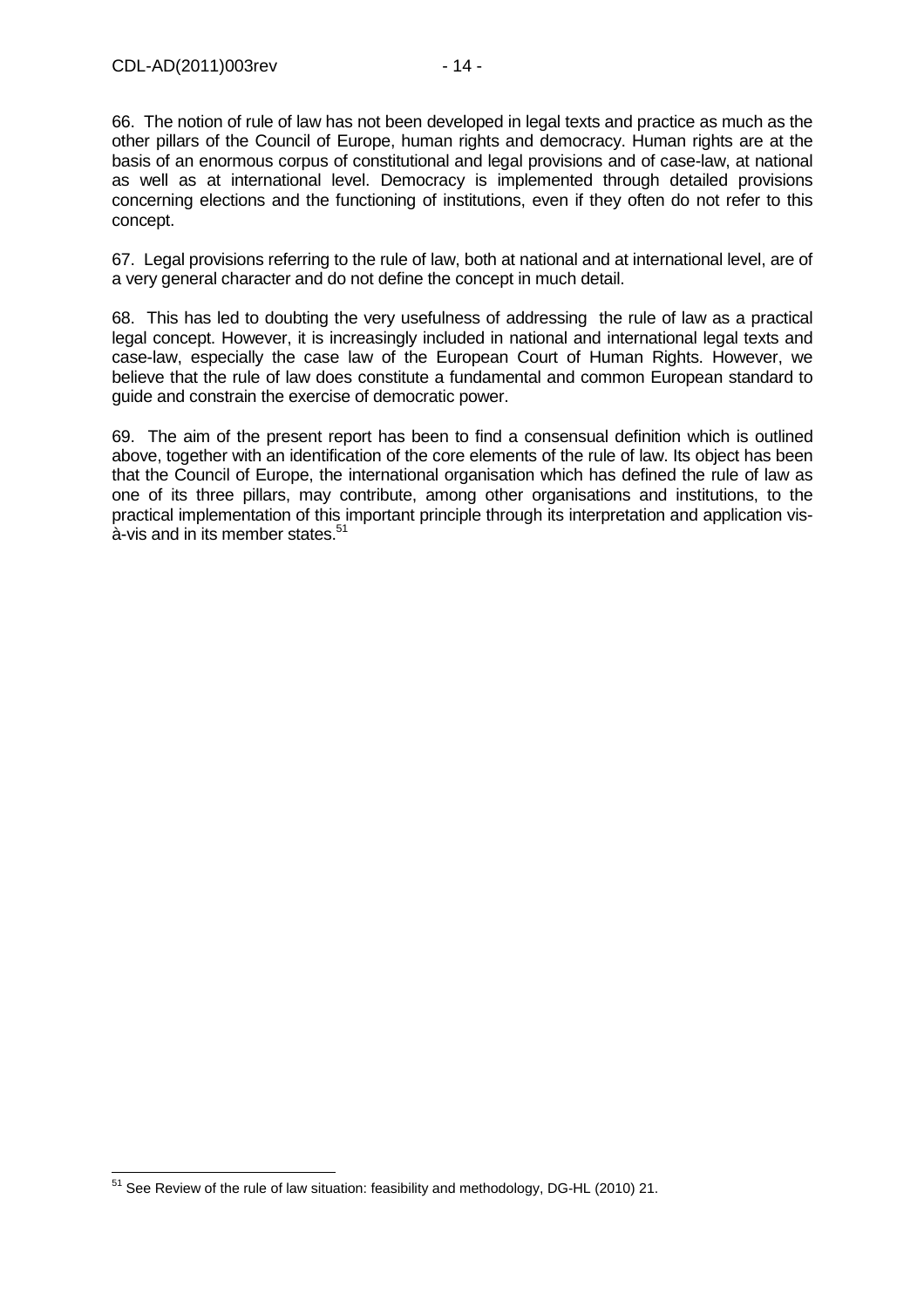# **Annex: Checklist for evaluating the state of the rule of law in single states**

### **1. Legality (supremacy of the law)**

- a) Does the State act on the basis of, and in accordance with the law?
- b) Is the process for enacting law transparent, accountable and democratic?
- c) Is the exercise of power authorised by law?
- d) To what extent is the law applied and enforced?
- e) To what extent does the government operate without using law?
- f) To what extent does the government use incidental measures instead of general rules?
- g) Are there exception clauses in the law of the State, allowing for special measures?
- h) Are there internal rules ensuring that the state abides by international law?
- i) Does the *nulla poena sine lege* system apply?

### **2. Legal certainty**

- a) Are all the laws published?
- b) If there is any unwritten law, is it accessible?
- c) Are there limits to the legal discretion granted to the executive?
- d) Are there many exception clauses in the laws?
- e) Are the laws written in an intelligible language?
- f) Is retroactivity of laws prohibited?
- g) Is there a duty to maintain the law?
- h) Are final judgments by domestic courts called into question?
- i) Is the case-law of the courts coherent?
- j) Is legislation generally implementable and implemented?
- j) Are laws foreseeable as to their effects?
- k) Is legislative evaluation practiced on a regular basis?

#### **3. Prohibition of arbitrariness**

- a) Are there specific rules prohibiting arbitrariness?
- b) Are there limits to discretionary power?
- c) Is there a system of full publicity of government information?
- d) Are reasons required for decisions?

#### **4. Access to Justice before independent and impartial courts**

- a) Is the judiciary independent?
- b) Is the department of public prosecution to some degree autonomous from the state apparatus? Does it act on the basis of the law and not of political expediency?
- c) Are single judges subject to political influence or manipulation?

d) Is the judiciary impartial? What provisions ensure its impartiality on a case-by-case basis?

e) Do citizens have effective access to the judiciary, also for judicial review of governmental action?

f) Does the judiciary have sufficient remedial powers?

g) Is there a recognised, organised and independent legal profession?

- h) Are judgments implemented?
- i) Is respect of res *judicata* ensured?

# **5. Respect for human rights**

Are the following rights guaranteed (in practice)?

- a) The right of access to justice: Do citizens have effective access to the judiciary?
- b) The right to a legally competent judge
- c) The right to be heard
- d) Ne bis in idem